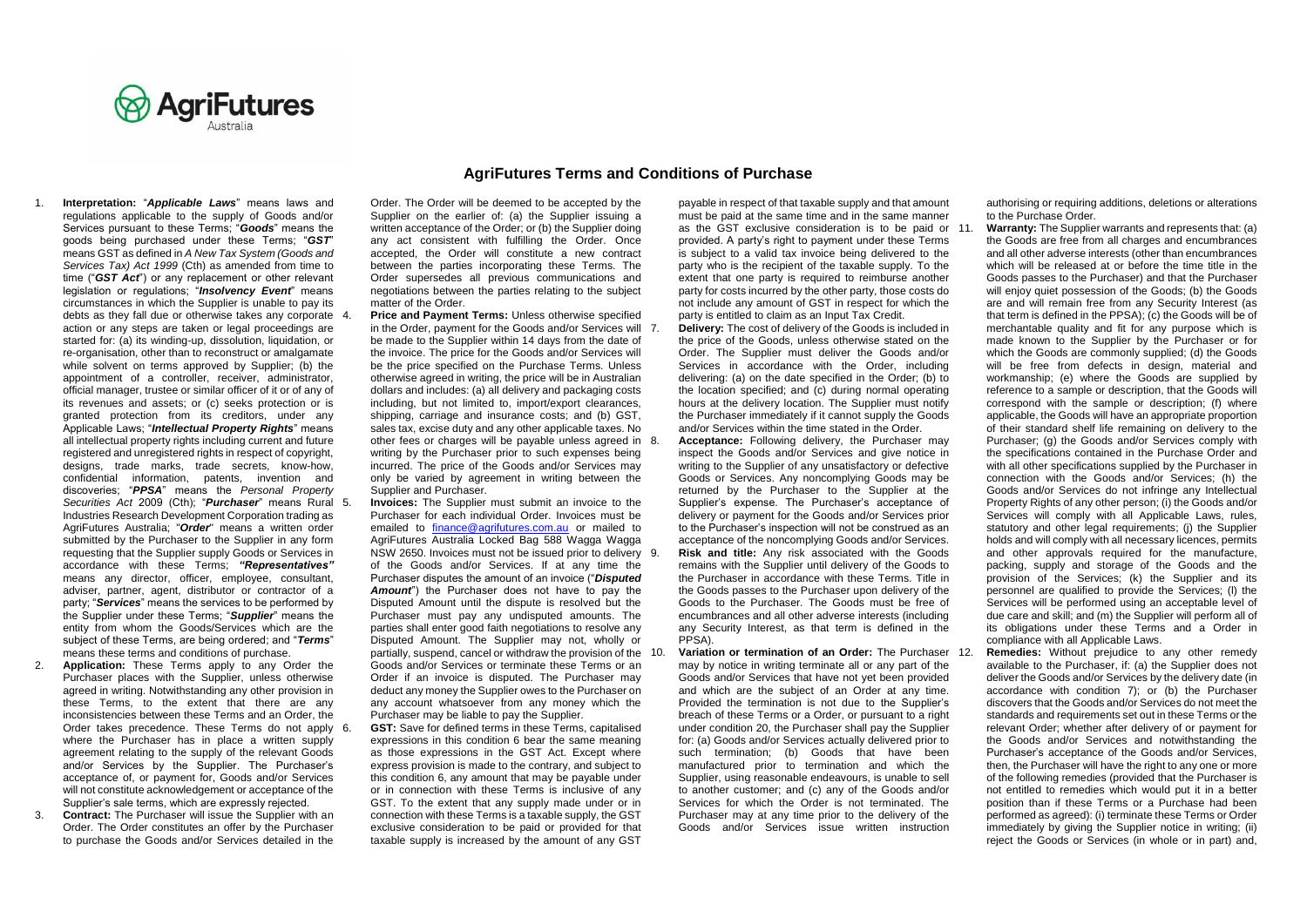

return them to the Supplier at the Supplier's own risk and expense; (iii) require the repayment of any payment made by the Purchaser in relation to undelivered, rejected and/or returned Goods and/or Services (iv) require the Supplier to repair or replace the rejected Goods, or to provide a full refund of the price of the 17. rejected Goods; (v) require the Supplier to re-perform the rejected Services, or to provide a full refund of the price of the rejected Services; (vi) require the Supplier to pay for the cost of the repair or replacement of the Goods: (vii) refuse to accept any subsequent delivery of the Goods and/or Services, which the Supplier attempts to 18. make or do; (viii) recover from the Supplier any costs the Purchaser incurs in obtaining substitute Goods and/or Services from a third party less any amount refunded by the Supplier; and (ix) claim damages for any other costs, loss or expenses the Purchaser incurs which are in any way attributable to the Supplier's failure to comply with condition 12(a) or 12(b).

- 13. **Indemnity:** The Supplier indemnifies the Purchaser and must keep the Purchaser's Representatives indemnified against all losses, liabilities costs, damages, charges and expenses suffered or incurred by the Purchaser arising out of or in connection with: (i) a breach by the Supplier of these Terms or any Applicable Law; (ii) any defect in the Goods or Services, any death or injury to a person, 19. **Termination:** The Purchaser may terminate these or any loss or damage to the Purchaser's or a third party's real or personal property, caused by the Supplier's act or omission; or (iii) any infringement of the Purchaser's or any claim that the Goods or Services infringe a third party's Intellectual Property Rights.
- 14. **Limitation of Liability:** To the extent permitted by law, in no event will the Purchaser be liable to the Supplier for any loss or damage including loss of profits or other economic loss, indirect, special, consequential, general or other similar damages, arising out of any breach of these Terms or obligations under these Terms.
- 15. **Insurance:** The Supplier must maintain appropriate product liability insurance cover for personal injury and property damage caused by the Goods and/or Services in an amount not less than AU\$2,000,000 (or such other amount agreed in writing by the Purchaser) for any one claim with a reputable insurer and such other insurance cover reasonably requested by the Purchaser. If the Supplier fails to obtain such insurances, the Purchaser may arrange for appropriate insurance and charge the Supplier with the cost. On request, the Supplier must. 21. provide the Purchaser with evidence of the Supplier's compliance with this condition 15.
- 16. **Confidential Information:** Each party acknowledges that it may receive confidential information from the other party. The parties must treat all confidential information 22. **Survival:** Any obligations in these Terms which are of a as confidential and must not use, exploit or disclose the confidential information to any person (except the parties' Representatives and then only to such extent as may be

required to enable the parties to comply with the 23. provisions of these Terms) without the prior written consent of the other party. The parties will use the confidential information only for the purpose for which it has been provided.

- Recordkeeping: The Supplier must keep and produce on request by the Purchaser, records in relation to Orders and the Goods and/or Services supplied under these 24. Terms (including any documents necessary for tracing purposes) for any period required by Applicable Laws and in any event for a minimum period of 7 years.
- **Intellectual Property Rights: Unless otherwise agreed** in writing, neither party transfers any right, title nor interest in any Intellectual Property Rights of the respective party to the other. The Supplier must not use 25. any of the Purchaser's Intellectual Property Rights unless authorised by the Purchaser in writing. Neither party will cause or permit anything that may amount to misuse, interference with, damage or endangerment to the Intellectual Property Rights of the other party or their suppliers, or assist or allow others to do so. Each party undertakes to advise the other party immediately if it becomes aware of any unauthorized use, or attempted use, by any person of the other party's Intellectual Property Rights.
- Terms or any Order immediately after giving the Supplier notice in writing if: (a) the Supplier is in breach of any of these Terms; (b) the Goods and/or Services are delivered after the last date specified for delivery in an Order; (c) the Goods and/or Services are not supplied in accordance with the Order; (d) the supply of Goods and/or Services by the Supplier is, in the Purchaser's reasonable opinion, irregular or not available for a period of not less than 6 weeks; (e) the Supplier is in breach of any other agreement it has with the Purchaser; (f) an Insolvency Event occurs in relation to the Supplier; or (g) the Supplier sells, or agrees to sell, its business. The Purchaser may terminate these Terms without cause, upon 30 day's written notice to the Supplier.
- Assignment: The Supplier's rights arising out of or under these Terms may only be assigned with the prior written consent of the Purchaser. The Purchaser may assign its rights arising out of or under these Terms at any time without notice so long as the Supplier is not materially disadvantaged as a result of such assignment.
- **Governing Law:** These Terms are to be governed by and construed in accordance with the laws of NSW. The parties submit to the nonexclusive jurisdiction of the courts of NSW and any courts which may hear appeals from those courts.
- continuing nature or which are not fully satisfied and discharged on fulfilment or termination of a Order, will continue to apply.
- **Conflict of Interest:** The Supplier must not, during the term of this Agreement without the prior written consent of AgriFutures (a) act as a Supplier to any person who carries on or is involved in any capacity in an activity or business; or (b) carry on or be involved in any capacity in an activity or business, which is competitive or detrimental to the Services.
- **Privacy:** The Service Provider must ensure that any collection, use, disclosure or transfer by the Service Provider, or the Service Provider's Personnel, of Personal Information in connection with the performance of its obligations under this Agreement complies with all Applicable Laws and AgriFutures privacy policy, which is available at[: http://www.AgriFutures.com.au/privacy/.](http://www.agrifutures.com.au/privacy/)
- Funding: AgriFutures Australia may rely on either or both of funds from the Commonwealth and industry levy funds in order to perform its obligations under this agreement. AgriFutures is not obliged to make any payment under this Agreement unless (a) the Minister for Agriculture has approved AgriFutures Australia's Research and Development Plan (R & D Plan) and, if Ministerial approval is required, AgriFutures Australia's Annual Operational Plan (AOP) under Part 2 of the *Primary Industries Research and Development Act 1989* in relation to the Financial Year in which the payment is to be made; and (b) the P & D Plan and the AOP are consistent with AgriFutures Australia making the payment. AgriFutures will use its best endeavours to ensure that it has sufficient funds from the Commonwealth and industry levies to perform its obligations under this agreement, but will not be in breach of or liable for any losses under this agreement if due to insufficient funds from the Commonwealth or industry levies, it is unable to perform its obligations under this agreement.
- Anti-bribery: The Supplier shall comply with all applicable laws, rules and regulations relating to antibribery laws. The Supplier agrees that it will not corruptly make any offer, payment, promise of gifts or money or any other thing of value to any government official or employee, political party or political candidate ("*Government Official*") for the purpose of influencing any act or decision of such Government Official, inducing such Government Official to act in violation of their lawful duty or securing any improper advantage.
- 27. **Supplier Code of Conduct:** These Terms shall be subject to and the Supplier shall adhere to AgriFutures Australia Supplier Code of Conduct, available at [https://www.agrifutures.com.au/wp-](https://www.agrifutures.com.au/wp-content/uploads/2019/08/Supplier-Code-of-Conduct.pdf)

[content/uploads/2019/08/Supplier-Code-of-Conduct.pdf](https://www.agrifutures.com.au/wp-content/uploads/2019/08/Supplier-Code-of-Conduct.pdf) as amended from time to time.

Severance: If any provision of these Terms or any part of a provision of these Terms is in any way unenforceable, invalid or illegal, it is to be read down so as to be enforceable, valid and legal. If this is not possible, the clause (or where possible, the offending part) is to be severed from these Terms without affecting the enforceability, validity or legality of these Terms and the remaining clauses (or parts of those clauses) which will continue in full force and effect.